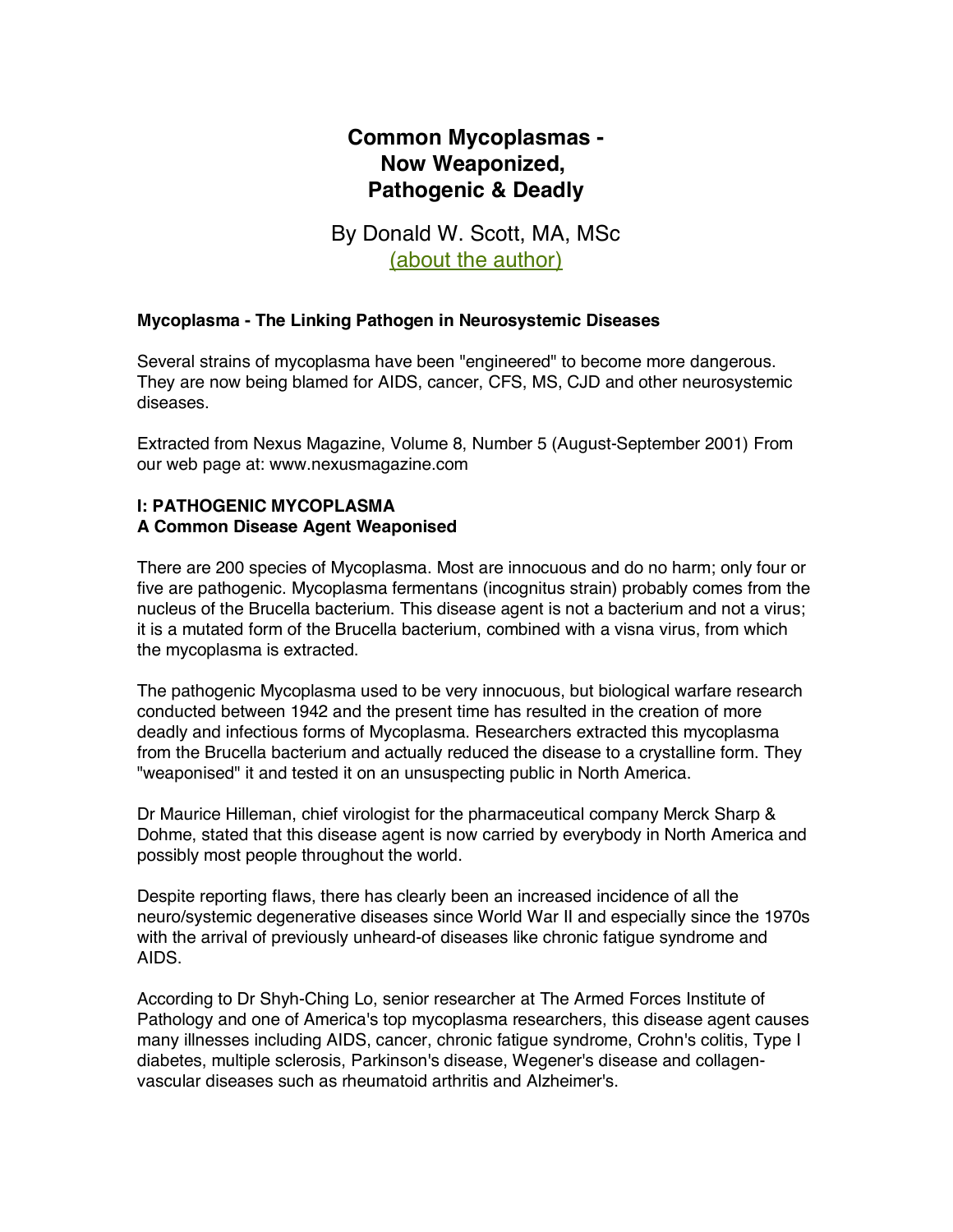Dr Charles Engel, who is with the US National Institutes of Health, Bethesda, Maryland, stated the following at an NIH meeting on February 7, 2000: "I am now of the view that the probable cause of chronic fatigue syndrome and fibromyalgia is the mycoplasma..." I have all the official documents to prove that mycoplasma is the disease agent in chronic fatigue syndrome/fibromyalgia as well as in AIDS, multiple sclerosis and many other illnesses. Of these, 80% are US or Canadian official government documents, and 20% are articles from peer-reviewed journals such as the Journal of the American Medical Association, New England Journal of Medicine and the Canadian Medical Association Journal. The journal articles and government documents complement each other.

### **How the Mycoplasma Works**

The mycoplasma acts by entering into the individual cells of the body, depending upon your genetic predisposition.

You may develop neurological diseases if the pathogen destroys certain cells in your brain, or you may develop Crohn's colitis if the pathogen invades and destroys cells in the lower bowel.

Once the mycoplasma gets into the cell, it can lie there doing nothing sometimes for 10, 20 or 30 years, but if a trauma occurs like an accident or a vaccination that doesn't take, the mycoplasma can become triggered.

Because it is only the DNA particle of the bacterium, it doesn't have any organelles to process its own nutrients, so it grows by uptaking pre-formed sterols from its host cell and it literally kills the cell; the cell ruptures and what is left gets dumped into the bloodstream.

### **II: CREATION OF THE MYCOPLASMA A Laboratory-Made Disease Agent**

Many doctors don't know about this mycoplasma disease agent because it was developed by the US military in biological warfare experimentation and it was not made public. This pathogen was patented by the United States military and Dr Shyh-Ching Lo. I have a copy of the documented patent from the US Patent Office.1

All the countries at war were experimenting with biological weapons. In 1942, the governments of the United States, Canada and Britain entered into a secret agreement to create two types of biological weapons (one that would kill, and one that was disabling) for use in the war against Germany and Japan, who were also developing biological weapons. While they researched a number of disease pathogens, they primarily focused on the Brucella bacterium and began to weaponise it.

From its inception, the biowarfare program was characterised by continuing in-depth review and participation by the most eminent scientists, medical consultants, industrial experts and government officials, and it was classified Top Secret.

The US Public Health Service also closely followed the progress of biological warfare research and development from the very start of the program, and the Centers for Disease Control (CDC) and the National Institutes of Health (NIH) in the United States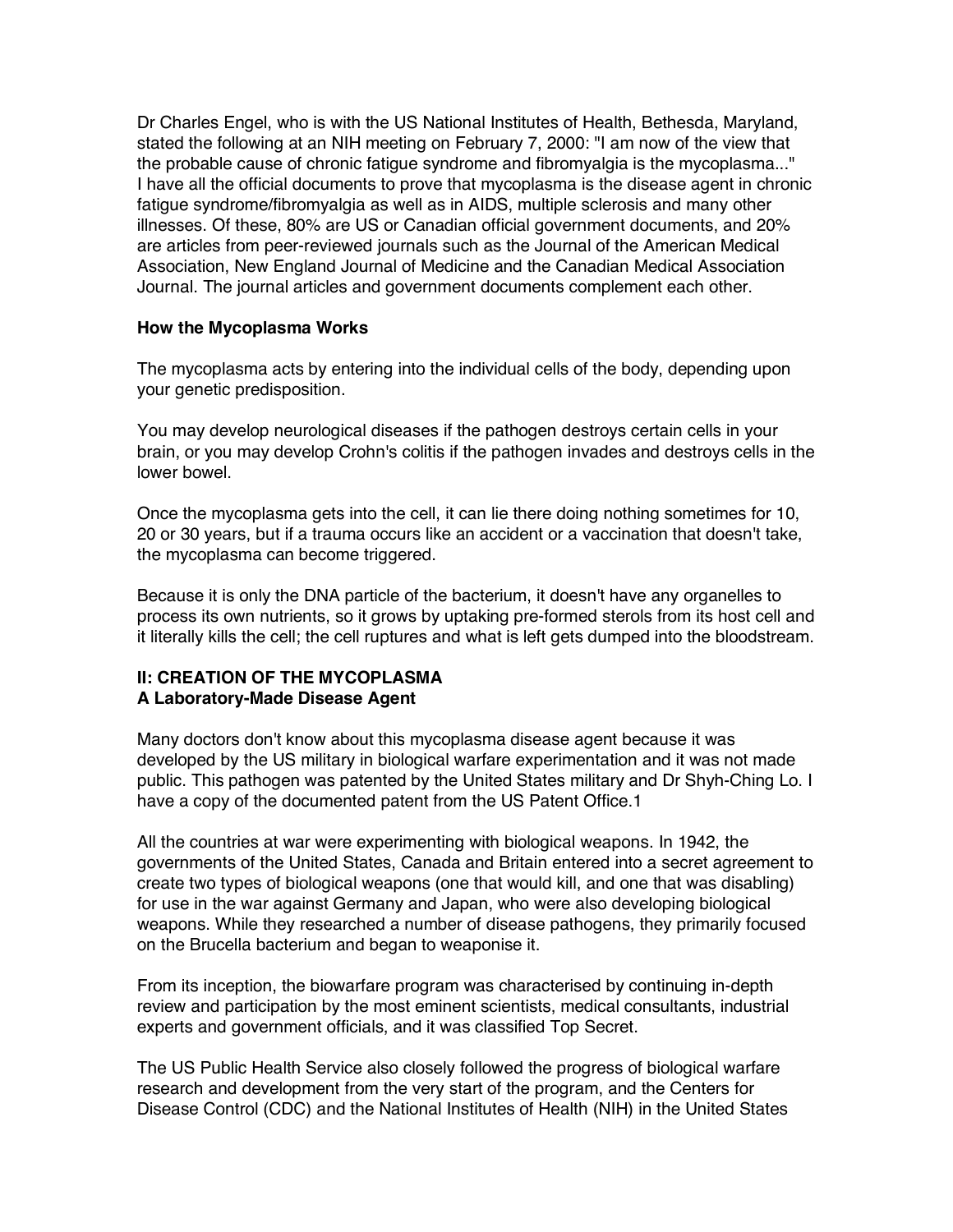were working with the military in weaponising these diseases. These are diseases that have existed for thousands of years, but they have been weaponised--which means they've been made more contagious and more effective. And they are spreading.

The Special Virus Cancer Program, created by the CIA and NIH to develop a deadly pathogen for which humanity had no natural immunity (AIDS), was disguised as a war on cancer but was actually part of MKNAOMI.2 Many members of the Senate and House of Representatives do not know what has been going on. For example, the US Senate Committee on Government Reform had searched the archives in Washington and other places for the document titled "The Special Virus Cancer Program: Progress Report No. 8" and couldn't find it. Somehow, they heard I had it, called me and asked me to mail it to them. Imagine: a retired schoolteacher being called by the United States Senate and asked for one of their secret documents! The US Senate, through the Government Reform Committee, is trying to stop this type of government research.

# **Crystalline Brucella**

The title page of a genuine US Senate Study, declassified on February 24, 1977, shows that George Merck, of the pharmaceutical company, Merck Sharp & Dohme (which now makes cures for diseases that at one time it created), reported in 1946 to the US Secretary of War that his researchers had managed "for the first time" to "isolate the disease agent in crystalline form".3

They had produced a crystalline bacterial toxin extracted from the Brucella bacterium. The bacterial toxin could be removed in crystalline form and stored, transported and deployed without deteriorating. It could be delivered by other vectors such as insects, aerosol or the food chain (in nature it is delivered within the bacterium). But the factor that is working in the Brucella is the mycoplasma.

Brucella is a disease agent that doesn't kill people; it disables them. But, according to Dr Donald MacArthur of the Pentagon, appearing before a congressional committee in 1969,4 researchers found that if they had mycoplasma at a certain strength--actually, 10 to the 10th power (1010)--it would develop into AIDS, and the person would die from it within a reasonable period of time because it could bypass the natural human defences. If the strength was 108, the person would manifest with chronic fatigue syndrome or fibromyalgia. If it was 107, they would present as wasting; they wouldn't die and they wouldn't be disabled, but they would not be very interested in life; they would waste away.

Most of us have never heard of the disease brucellosis because it largely disappeared when they began pasteurising milk, which was the carrier. One salt shaker of the pure disease agent in a crystalline form could sicken the entire population of Canada. It is absolutely deadly, not so much in terms of killing the body but disabling it.

Because the crystalline disease agent goes into solution in the blood, ordinary blood and tissue tests will not reveal its presence. The mycoplasma will only crystallise at 8.1 pH, and the blood has a pH of 7.4 pH. So the doctor thinks your complaint is "all in your head".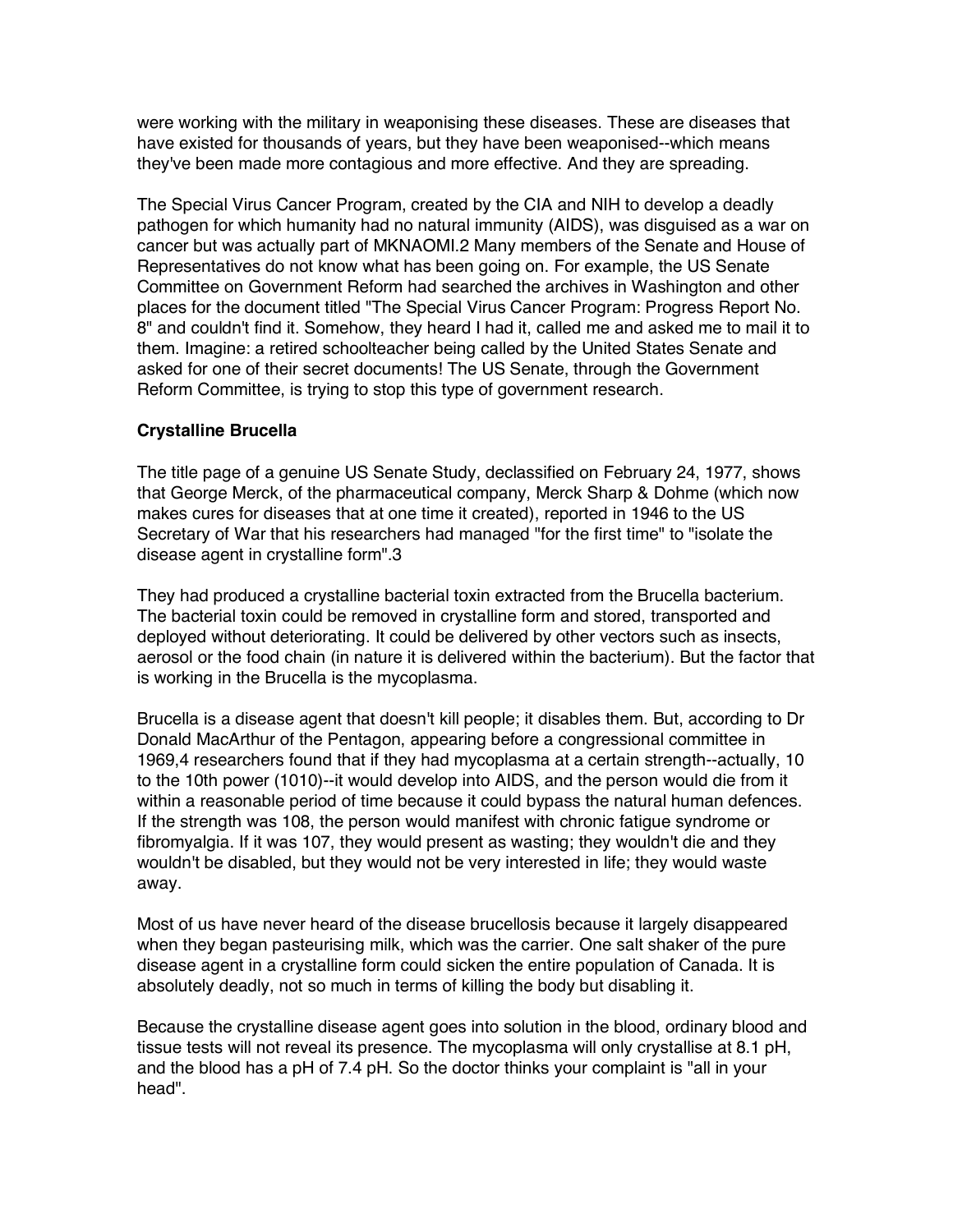### **Crystalline Brucella and Multiple Sclerosis**

In 1998 in Rochester, New York, I met a former military man, PFC Donald Bentley, who gave me a document and told me: "I was in the US Army, and I was trained in bacteriological warfare. We were handling a bomb filled with brucellosis, only it wasn't brucellosis; it was a Brucella toxin in crystalline form. We were spraying it on the Chinese and North Koreans."

He showed me his certificate listing his training in chemical, biological and radiological warfare. Then he showed me 16 pages of documents given to him by the US military when he was discharged from the service. They linked brucellosis with multiple sclerosis, and stated in one section: "Veterans with multiple sclerosis, a kind of creeping paralysis developing to a degree of 10% or more disability within two years after separation from active service, may be presumed to be service-connected for disability compensation.

Compensation is payable to eligible veterans whose disabilities are due to service." In other words: "If you become ill with multiple sclerosis, it is because you were handling this Brucella, and we will give you a pension. Don't go raising any fuss about it." In these documents, the government of the United States revealed evidence of the cause of multiple sclerosis, but they didn't make it known to the public--or to your doctor.

In a 1949 report, Drs Kyger and Haden suggested "the possibility that multiple sclerosis might be a central nervous system manifestation of chronic brucellosis". Testing approximately 113 MS patients, they found that almost 95% also tested positive for Brucella.5 We have a document from a medical journal, which concludes that one out of 500 people who had brucellosis would develop what they call neurobrucellosis; in other words, brucellosis in the brain, where the Brucella settles in the lateral ventricles--where the disease multiple sclerosis is basically located.6

### **Contamination of Camp Detrick Lab Workers**

A 1948 New England Journal of Medicine report titled "Acute Brucellosis Among Laboratory Workers" shows us how actively dangerous this agent is.7 The laboratory workers were from Camp Detrick, Frederick, Maryland, where they were developing biological weapons. Even though these workers had been vaccinated, wore rubberised suits and masks and worked through holes in the compartment, many of them came down with this awful disease because it is so absolutely and terrifyingly infectious.

The article was written by Lt Calderone Howell, Marine Corps, Captain Edward Miller, Marine Corps, Lt Emily Kelly, United States Naval Reserve, and Captain Henry Bookman. They were all military personnel engaged in making the disease agent Brucella into a more effective biological weapon.

### **III: COVERT TESTING OF MYCOPLASMA Testing the Dispersal Methods**

Documented evidence proves that the biological weapons they were developing were tested on the public in various communities without their knowledge or consent. The government knew that crystalline Brucella would cause disease in humans. Now they needed to determine how it would spread and the best way to disperse it. They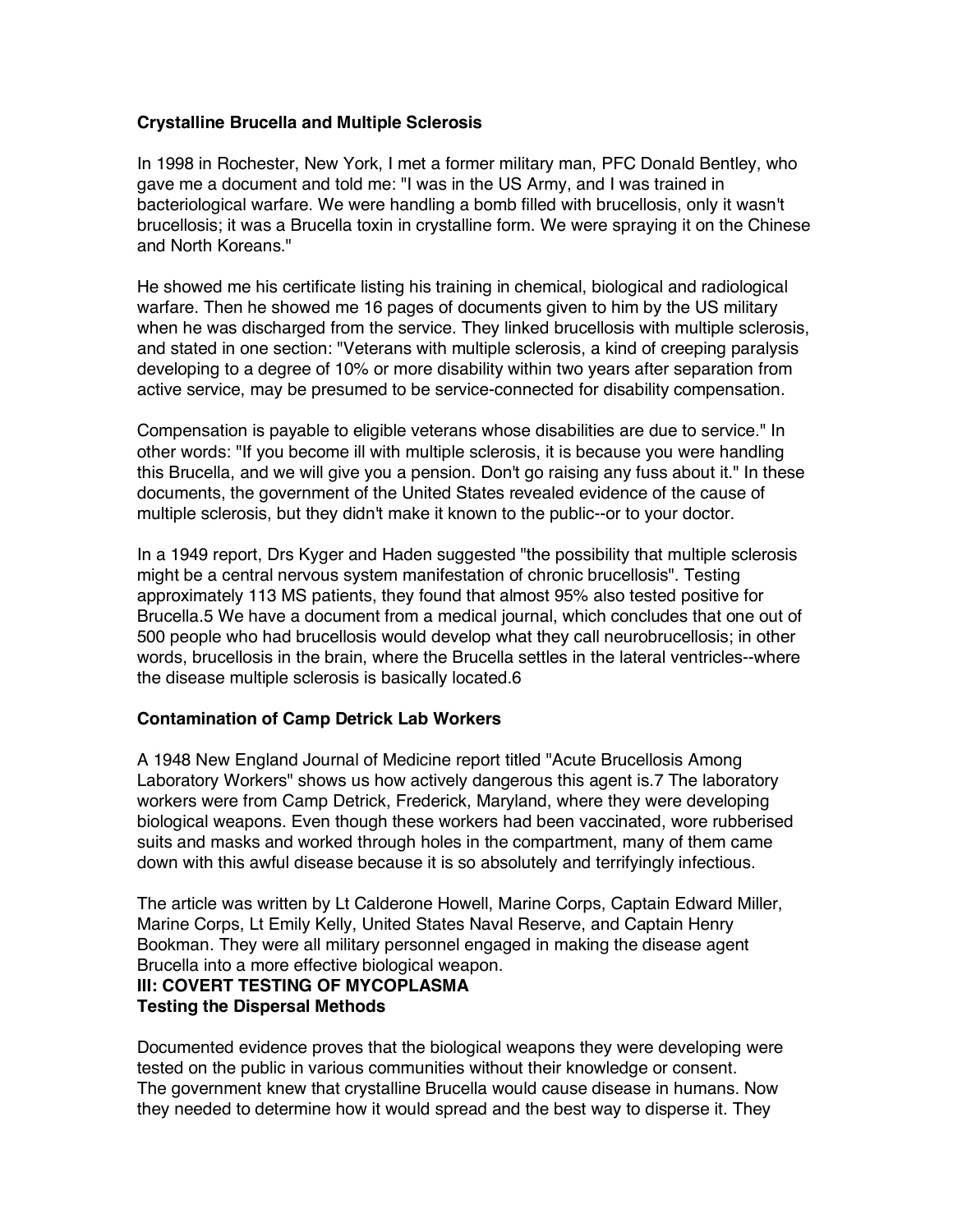tested dispersal methods for Brucella suis and Brucella melitensis at Dugway Proving Ground, Utah, in June and September 1952. Probably, 100% of us now are infected with Brucella suis and Brucella melitensis.8

Another government document recommended the genesis of open-air vulnerability tests and covert research and development programs to be conducted by the Army and supported by the Central Intelligence Agency.

At that time, the Government of Canada was asked by the US Government to cooperate in testing weaponised Brucella, and Canada cooperated fully with the United States. The US Government wanted to determine whether mosquitoes would carry the disease and also if the air would carry it. A government report stated that "open-air testing of infectious biological agents is considered essential to an ultimate understanding of biological warfare potentialities because of the many unknown factors affecting the degradation of micro-organisms in the atmosphere".9

### **Testing via Mosquito Vector in Punta Gorda, Florida**

A report from The New England Journal of Medicine reveals that one of the first outbreaks of chronic fatigue syndrome was in Punta Gorda, Florida, back in 1957.10 It was a strange coincidence that a week before these people came down with chronic fatigue syndrome, there was a huge influx of mosquitoes.

The National Institutes of Health claimed that the mosquitoes came from a forest fire 30 miles away. The truth is that those mosquitoes were infected in Canada by Dr Guilford B. Reed at Queen's University. They were bred in Belleville, Ontario, and taken down to Punta Gorda and released there.

Within a week, the first five cases ever of chronic fatigue syndrome were reported to the local clinic in Punta Gorda. The cases kept coming until finally 450 people were ill with the disease.

#### **Testing via Mosquito Vector in Ontario**

The Government of Canada had established the Dominion Parasite Laboratory in Belleville, Ontario, where it raised 100 million mosquitoes a month. These were shipped to Queen's University and certain other facilities to be infected with this crystalline disease agent. The mosquitoes were then let loose in certain communities in the middle of the night, so that the researchers could determine how many people would become ill with chronic fatigue syndrome or fibromyalgia, which was the first disease to show.

One of the communities they tested it on was the St Lawrence Seaway valley, all the way from Kingston to Cornwall, in 1984. They let out hundreds of millions of infected mosquitoes. Over 700 people in the next four or five weeks developed myalgic encephalomyelitis, or chronic fatigue syndrome.

### **IV: COVERT TESTING OF OTHER DISEASE AGENTS Mad Cow Disease/Kuru/CJD in the Fore Tribe**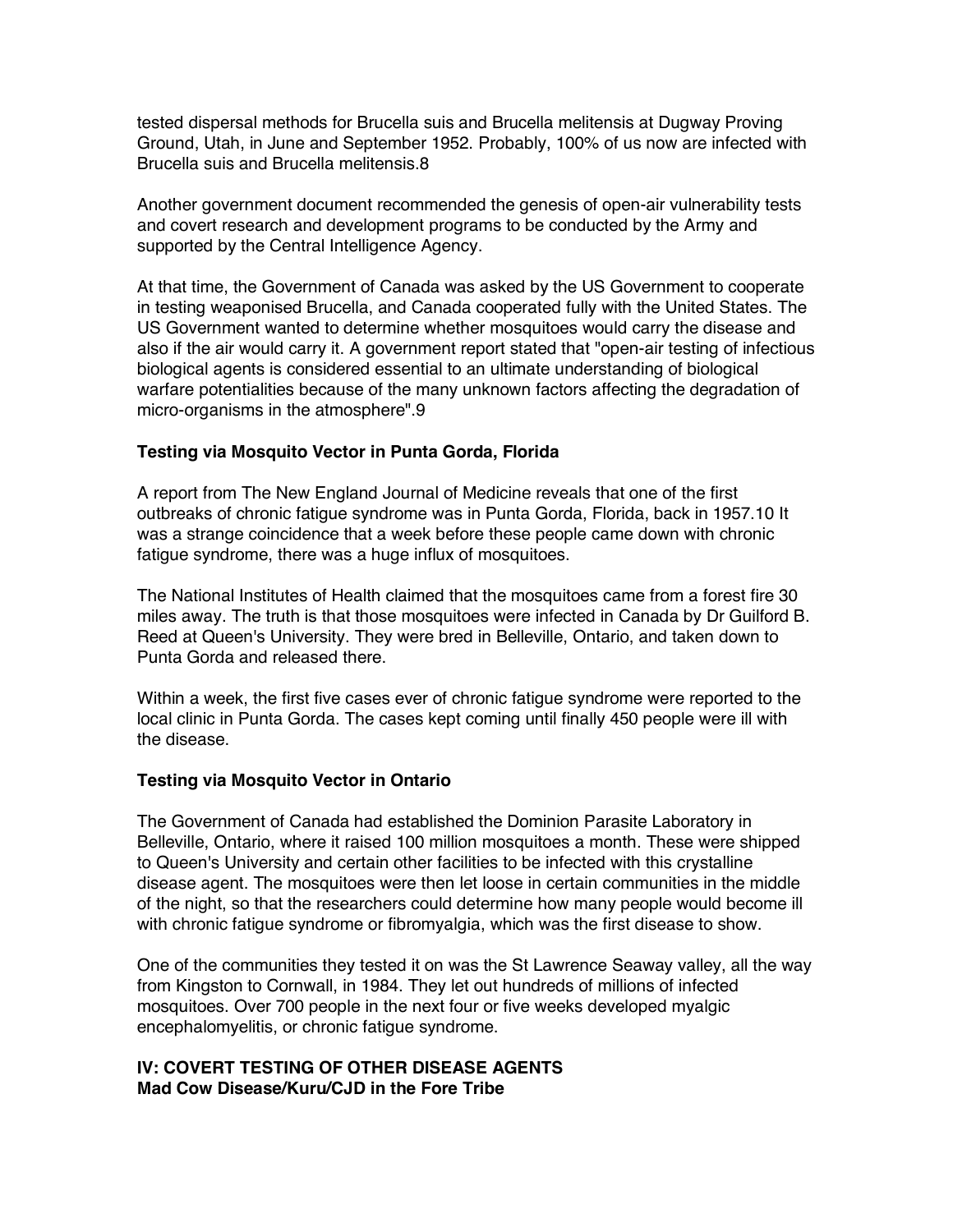Before and during World War II, at the infamous Camp 731 in Manchuria, the Japanese military contaminated prisoners of war with certain disease agents.

They also established a research camp in New Guinea in 1942. There they experimented upon the Fore Indian tribe and inoculated them with a minced-up version of the brains of diseased sheep containing the visna virus which causes "mad cow disease" or Creutzfeldt&endash;Jakob disease.

About five or six years later, after the Japanese had been driven out, the poor people of the Fore tribe developed what they called kuru, which was their word for "wasting", and they began to shake, lose their appetites and die. The autopsies revealed that their brains had literally turned to mush. They had contracted "mad cow disease" from the Japanese experiments.

When World War II ended, Dr Ishii Shiro--the medical doctor who was commissioned as a General in the Japanese Army so he could take command of Japan's biological warfare development, testing and deployment--was captured. He was given the choice of a job with the United States Army or execution as a war criminal. Not surprisingly, Dr Ishii Shiro chose to work with the US military to demonstrate how the Japanese had created mad cow disease in the Fore Indian tribe.

In 1957, when the disease was beginning to blossom in full among the Fore people, Dr Carleton Gajdusek of the US National Institutes of Health headed to New Guinea to determine how the minced-up brains of the visna-infected sheep affected them. He spent a couple of years there, studying the Fore people, and wrote an extensive report. He won the Nobel Prize for "discovering" kuru disease in the Fore tribe.

#### **Testing Carcinogens over Winnipeg, Manitoba**

In 1953, the US Government asked the Canadian Government if it could test a chemical over the city of Winnipeg. It was a big city with 500,000 people, miles from anywhere. The American military sprayed this carcinogenic chemical in a 1,000%-attenuated form, which they said would be so watered down that nobody would get very sick; however, if people came to clinics with a sniffle, a sore throat or ringing in their ears, the researchers would be able to determine what percentage would have developed cancer if the chemical had been used at full strength.

We located evidence that the Americans had indeed tested this carcinogenic chemical- zinc cadmium sulphide--over Winnipeg in 1953. We wrote to the Government of Canada, explaining that we had solid evidence of the spraying and asking that we be informed as to how high up in the government the request for permission to spray had gone. We did not receive a reply.

Shortly after, the Pentagon held a press conference on May 14, 1997, where they admitted what they had done. Robert Russo, writing for the Toronto Star11 from Washington, DC, reported the Pentagon's admission that in 1953 it had obtained permission from the Canadian Government to fly over the city of Winnipeg and spray out this chemical--which sifted down on kids going to school, housewives hanging out their laundry and people going to work. US Army planes and trucks released the chemical 36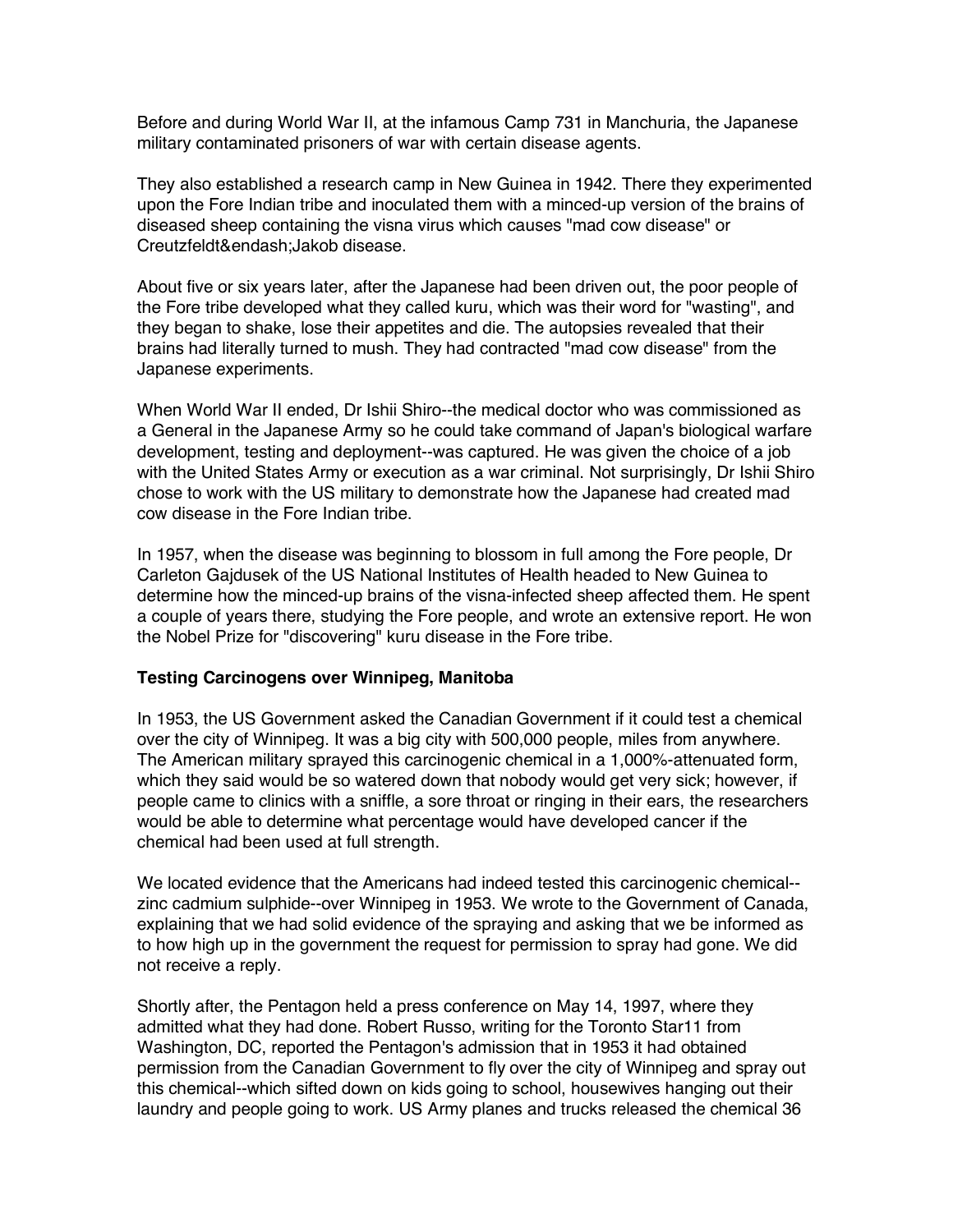times between July and August 1953. The Pentagon got its statistics, which indicated that if the chemical released had been full strength, approximately a third of the population of Winnipeg would have developed cancers over the next five years.

One professor, Dr Hugh Fudenberg, MD, twice nominated for the Nobel Prize, wrote a magazine article stating that the Pentagon came clean on this because two researchers in Sudbury, Ontario--Don Scott and his son, Bill Scott--had been revealing this to the public. However, the legwork was done by other researchers!

The US Army actually conducted a series of simulated germ warfare tests over Winnipeg. The Pentagon lied about the tests to the mayor, saying that they were testing a chemical fog over the city, which would protect Winnipeg in the event of a nuclear attack.

A report commissioned by US Congress, chaired by Dr Rogene Henderson, lists 32 American towns and cities used as test sites as well.

# **V: BRUCELLA MYCOPLASMA AND DISEASE AIDS**

The AIDS pathogen was created out of a Brucella bacterium mutated with a visna virus; then the toxin was removed as a DNA particle called a mycoplasma. They used the same mycoplasma to develop disabling diseases like MS, Crohn's colitis, Lyme disease, etc. In the previously mentioned US congressional document of a meeting held on June 9, 1969,12 the Pentagon delivered a report to Congress about biological weapons. The Pentagon stated: "We are continuing to develop disabling weapons." Dr MacArthur, who was in charge of the research, said: "We are developing a new lethal weapon, a synthetic biological agent that does not naturally exist, and for which no natural immunity could have been acquired."

Think about it. If you have a deficiency of acquired immunity, you have an acquired immunity deficiency. Plain as that. AIDS.

In laboratories throughout the United States and in a certain number in Canada including at the University of Alberta, the US Government provided the leadership for the development of AIDS for the purpose of population control. After the scientists had perfected it, the government sent medical teams from the Centers for Disease Control- under the direction of Dr Donald A. Henderson, their investigator into the 1957 chronic fatigue epidemic in Punta Gorda--during 1969 to 1971 to Africa and some countries such as India, Nepal and Pakistan where they thought the population was becoming too large.13 They gave them all a free vaccination against smallpox; but five years after receiving this vaccination, 60% of those inoculated were suffering from AIDS. They tried to blame it on a monkey, which is nonsense.

A professor at the University of Arkansas made the claim that while studying the tissues of a dead chimpanzee she found traces of HIV. The chimpanzee that she had tested was born in the United States 23 years earlier. It had lived its entire life in a US military laboratory where it was used as an experimental animal in the development of these diseases. When it died, its body was shipped to a storage place where it was deep-frozen and stored in case they wanted to analyse it later. Then they decided that they didn't have enough space for it, so they said, "Anybody want this dead chimpanzee?" and this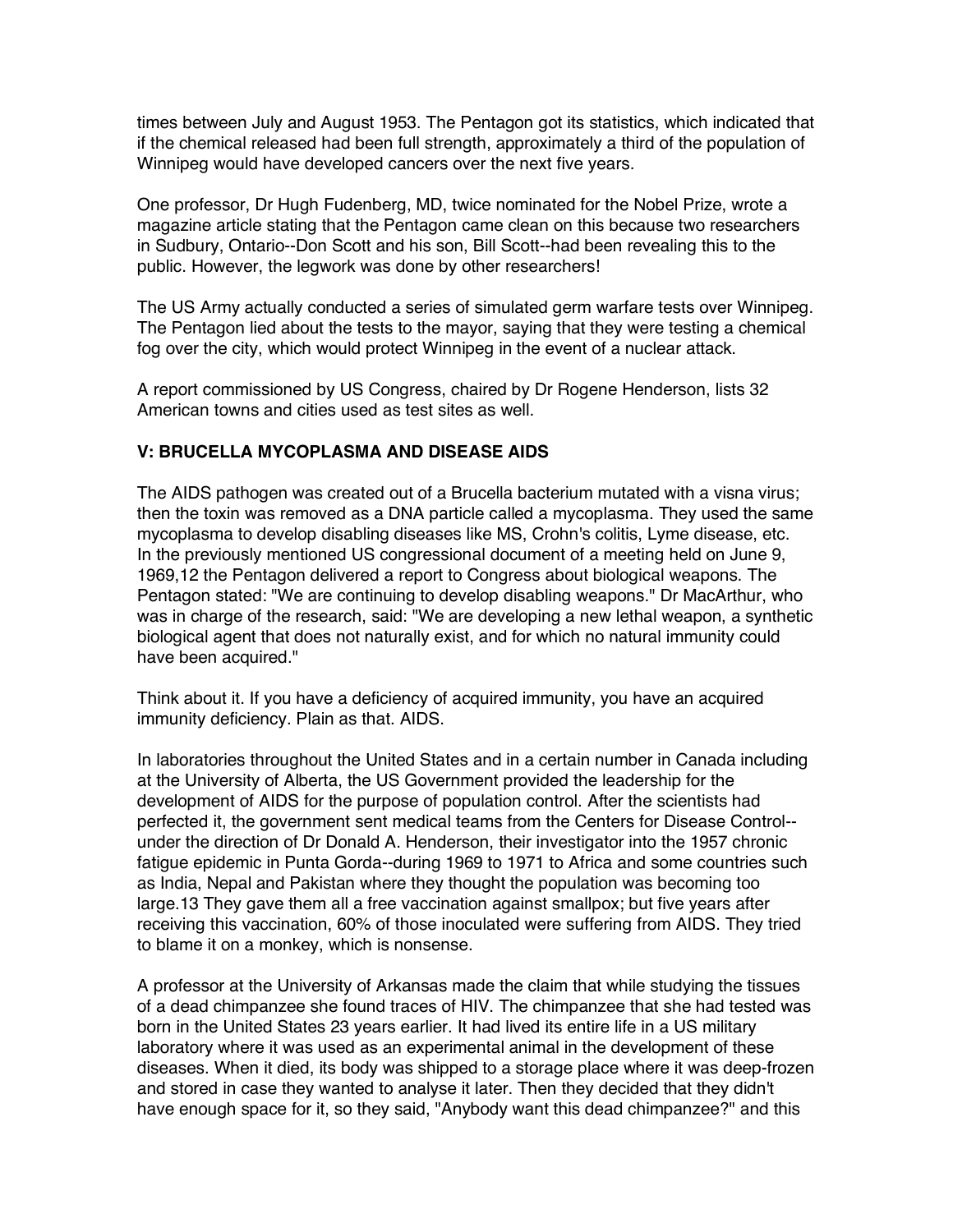researcher from Arkansas said: "Yes. Send it down to the University of Arkansas. We are happy to get anything that we can get." They shipped it down and she found HIV in it. That virus was acquired by that chimpanzee in the laboratories where it was tested.14

### **Chronic Fatigue Syndrome/ Myalgic Encephalomyelitis**

Chronic fatigue syndrome is more accurately called myalgic encephalomyelitis. The chronic fatigue syndrome nomenclature was given by the US National Institutes of Health because it wanted to downgrade and belittle the disease.

An MRI scan of the brain of a teenage girl with chronic fatigue syndrome displayed a great many scars or punctate lesions in the left frontal lobe area where portions of the brain had literally dissolved and been replaced by scar tissue. This caused cognitive impairment, memory impairment, etc. And what was the cause of the scarring? The mycoplasma. So, there is very concrete physical evidence of these tragic diseases, even though doctors continue to say they don't know where it comes from or what they can do about it.

Many people with chronic fatigue syndrome, myalgic encephalo-myelitis and fibromyalgia who apply to the Canada Pensions Plan Review Tribunal will be turned down because they cannot prove that they are ill. During 1999 I conducted several appeals to Canada Pensions and the Workers Compensation Board (WCB, now the Workplace Safety and Insurance Board) on behalf of people who have been turned down. I provided documented evidence of these illnesses, and these people were all granted their pensions on the basis of the evidence that I provided.

In March 1999, for example, I appealed to the WCB on behalf of a lady with fibromyalgia who had been denied her pension back in 1993. The vice-chairman of the board came to Sudbury to hear the appeal, and I showed him a number of documents which proved that this lady was physically ill with fibromyalgia. It was a disease that caused physical damage, and the disease agent was a mycoplasma. The guy listened for three hours, and then he said to me: "Mr Scott, how is it I have never heard of any of this before? I said: "We brought a top authority in this area into Sudbury to speak on this subject and not a single solitary doctor came to that presentation."

# **VI: TESTING FOR MYCOPLASMA IN YOUR BODY**

# **Polymerase Chain Reaction Test**

Information is not generally available about this agent because, first of all, the mycoplasma is such a minutely small disease agent. A hundred years ago, certain medical theoreticians conceived that there must be a form of disease agent smaller than bacteria and viruses. This pathogenic organism, the mycoplasma, is so minute that normal blood and tissue tests will not reveal its presence as the source of the disease.

Your doctor may diagnose you with Alzheimer's disease, and he will say: "Golly, we don't know where Alzheimer's comes from. All we know is that your brain begins to deteriorate, cells rupture, the myelin sheath around the nerves dissolves, and so on." Or if you have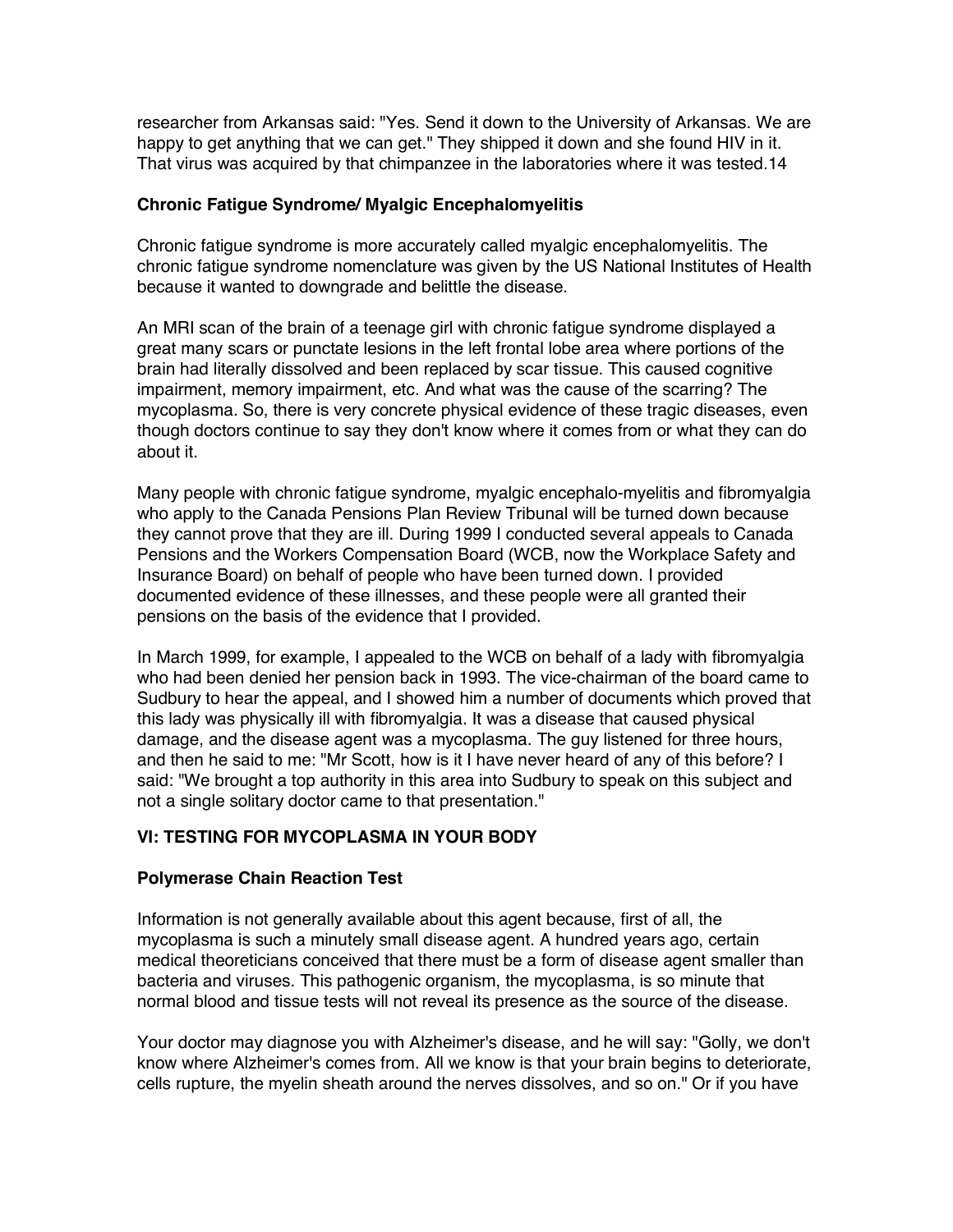chronic fatigue syndrome, the doctor will not be able to find any cause for your illness with ordinary blood and tissue tests.

This mycoplasma couldn't be detected until about 30 years ago when the polymerase chain reaction (PCR) test was developed, in which a sample of your blood is examined and damaged particles are removed and subjected to a polymerase chain reaction. This causes the DNA in the particles to break down. The particles are then placed in a nutrient, which causes the DNA to grow back into its original form. If enough of the substance is produced, the form can be recognised, so it can be determined whether Brucella or another kind of agent is behind that particular mycoplasma.

### **Blood Test**

If you or anybody in your family has myalgic encephalomyelitis, fibromyalgia, multiple sclerosis or Alzheimer's, you can send a blood sample to Dr Les Simpson in New Zealand for testing.

If you are ill with these diseases, your red blood cells will not be normal doughnut-shaped blood cells capable of being compressed and squeezed through the capillaries, but will swell up like cherry-filled doughnuts which cannot be compressed. The blood cells become enlarged and distended because the only way the mycoplasma can exist is by uptaking pre-formed sterols from the host cell. One of the best sources of pre-formed sterols is cholesterol, and cholesterol is what gives your blood cells flexibility. If the cholesterol is taken out by the mycoplasma, the red blood cell swells up and doesn't go through, and the person begins to feel all the aches and pains and all the damage it causes to the brain, the heart, the stomach, the feet and the whole body because blood and oxygen are cut off.

And that is why people with fibromyalgia and chronic fatigue syndrome have such a terrible time. When the blood is cut off from the brain, punctate lesions appear because those parts of the brain die. The mycoplasma will get into portions of the heart muscle, especially the left ventricle, and those cells will die. Certain people have cells in the lateral ventricles of the brain that have a genetic predisposition to admit the mycoplasma, and this causes the lateral ventricles to deteriorate and die. This leads to multiple sclerosis, which will progress until these people are totally disabled; frequently, they die prematurely. The mycoplasma will get into the lower bowel, parts of which will die, thus causing colitis. All of these diseases are caused by the degenerating properties of the mycoplasma.

In early 2000, a gentleman in Sudbury phoned me and told me he had fibromyalgia. He applied for a pension and was turned down because his doctor said it was all in his head and there was no external evidence. I gave him the proper form and a vial, and he sent his blood to Dr Simpson to be tested. He did this with his family doctor's approval, and the results from Dr Simpson showed that only 4% of his red blood cells were functioning normally and carrying the appropriate amount of oxygen to his poor body, whereas 83% were distended, enlarged and hardened, and wouldn't go through the capillaries without an awful lot of pressure and trouble. This is the physical evidence of the damage that is done.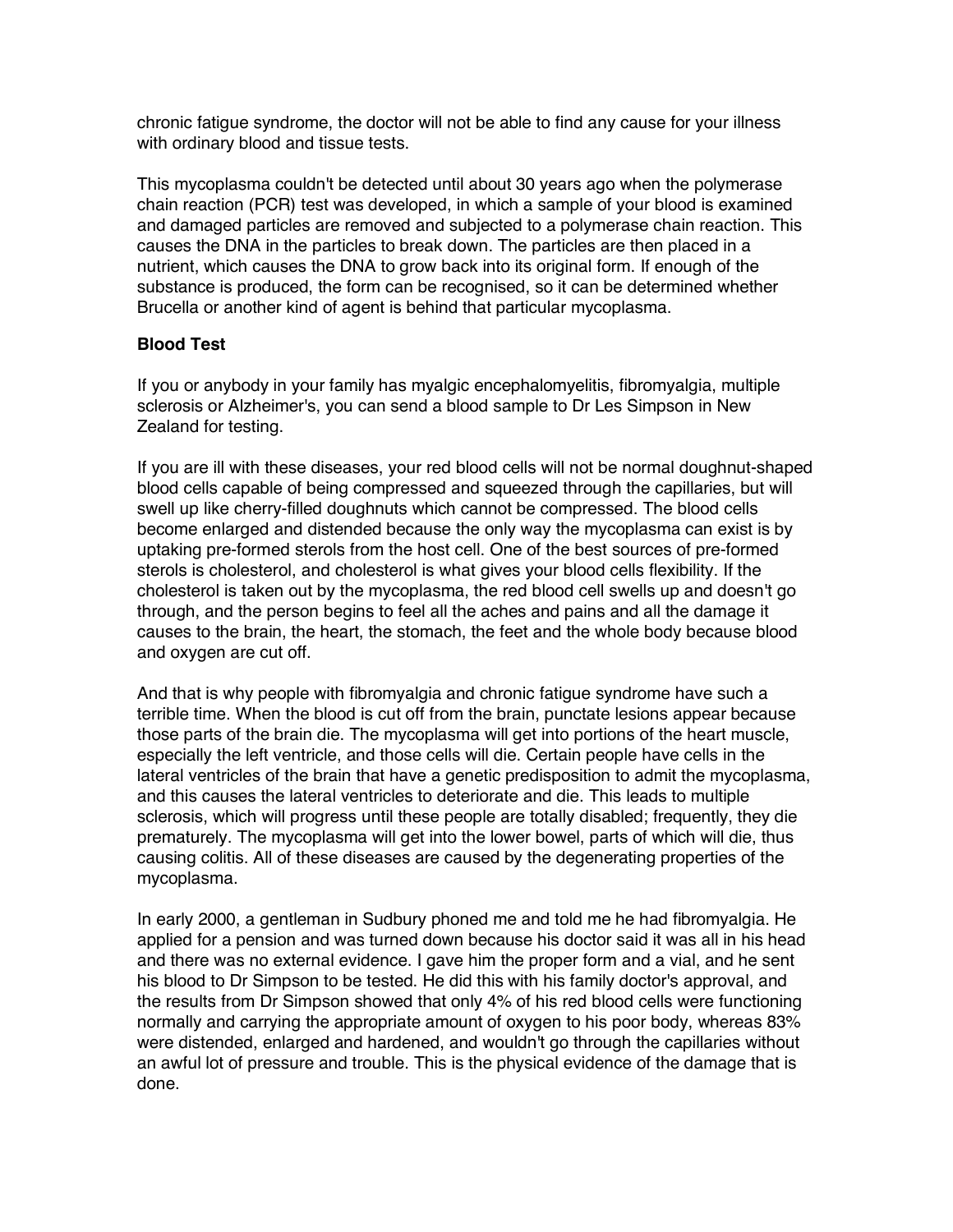### **ECG Test**

You can also ask your doctor to give you a 24-hour Holter ECG. You know, of course, that an electrocardiogram is a measure of your heartbeat and shows what is going on in the right ventricle, the left ventricle and so on. Tests show that 100% of patients with chronic fatigue syndrome and fibromyalgia have an irregular heartbeat. At various periods during the 24 hours, the heart, instead of working happily away going "bump-BUMP, bump-BUMP", every now and again goes "buhbuhbuhbuhbuhbuhbuhbuhbuh". The T-wave (the waves are called P, Q, R, S and T) is normally a peak, and then the wave levels off and starts with the P-wave again. In chronic fatigue and fibromyalgia patients, the T-wave flattens off, or actually inverts. That means the blood in the left ventricle is not being squeezed up through the aorta and around through the body.

My client from Sudbury had this test done and, lo and behold, the results stated: "The shape of T and S-T suggests left ventricle strain pattern, although voltage and so on is normal." The doctor had no clue as to why the T-wave was not working properly. I analysed the report of this patient who had been turned down by Canada Pensions and sent it back to them. They wrote back, saying: "It looks like we may have made a mistake. We are going to give you a hearing and you can explain this to us in more detail."

So, it is not all in your imagination. There is actual physical damage to the heart. The left ventricle muscles do show scarring. That is why many people are diagnosed with a heart condition when they first develop fibromyalgia, but it's only one of several problems because the mycoplasma can do all kinds of damage.

### **Blood Volume Test**

You can also ask your doctor for a blood volume test. Every human being requires a certain amount of blood per pound of body weight, and it has been observed that people with fibromyalgia, chronic fatigue syndrome, multiple sclerosis and other illnesses do not have the normal blood volume their body needs to function properly. Doctors aren't normally aware of this.

This test measures the amount of blood in the human body by taking out 5 cc, putting a tracer in it and then putting it back into the body. One hour later, take out 5 cc again and look for the tracer. The thicker the blood and the lower the blood volume, the more tracer you will find.

The analysis of one of my clients stated: "This patient was referred for red cell mass study. The red cell volume is 16.9 ml per kg of body weight. The normal range is 25 to 35 ml per kg. This guy has 36% less blood in his body than the body needs to function." And the doctor hadn't even known the test existed.

If you lost 36% of your blood in an accident, do you think your doctor would tell you that you are alright and should just take up line dancing and get over it? They would rush you to the nearest hospital and start transfusing you with blood. These tragic people with these awful diseases are functioning with anywhere from 7% to 50% less blood than their body needs to function.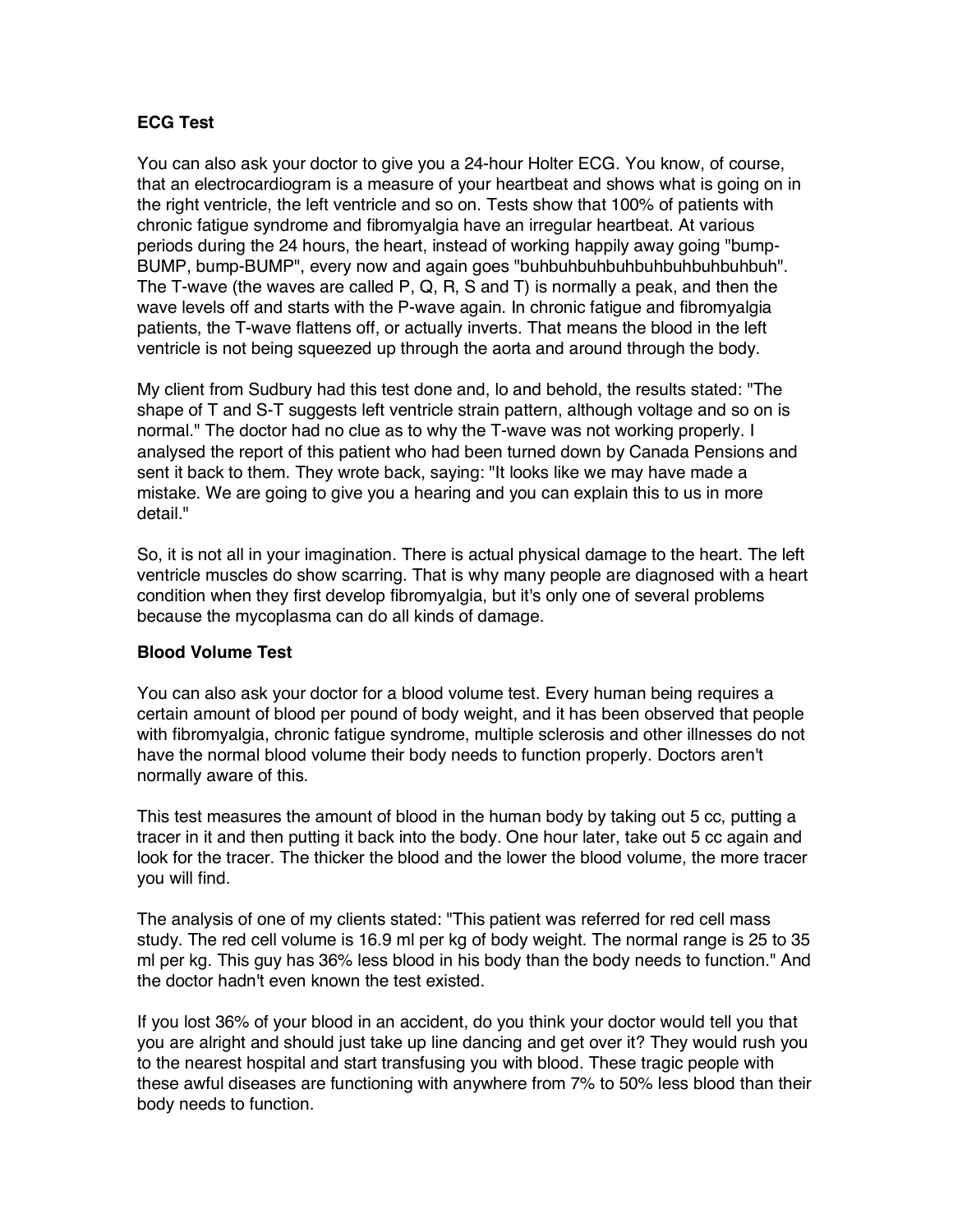### **VII: UNDOING THE DAMAGE**

The body undoes the damage itself. The scarring in the brain of people with chronic fatigue and fibromyalgia will be repaired. There is cellular repair going on all the time. But the mycoplasma has moved on to the next cell.

In the early stages of a disease, doxycycline may reverse that disease process. It is one of the tetracycline antibiotics, but it is not bactericidal; it is bacteriostatic--it stops the growth of the mycoplasma. And if the mycoplasma growth can be stopped for long enough, then the immune system takes over.

Doxycycline treatment is discussed in a paper by mycoplasma expert Professor Garth Nicholson, PhD, of the Institute for Molecular Medicine.15 Dr Nicholson is involved in a US\$8-million mycoplasma research program funded by the US military and headed by Dr Charles Engel of the NIH. The program is studying Gulf War veterans, 450 of them, because there is evidence to suggest that Gulf War syndrome is another illness (or set of illnesses) caused by mycoplasma.

#### **Endnotes:**

1. "Pathogenic Mycoplasma", US Patent No. 5,242,820, issued September 7, 1993. Dr Lo is listed as the "Inventor" and the American Registry of Pathology, Washington, DC, is listed as the "Assignee".

2. "Special Virus Cancer Program: Progress Report No. 8", prepared by the National Cancer Institute, Viral Oncology, Etiology Area, July 1971, submitted to NIH Annual Report in May 1971 and updated July 1971.

3. US Senate, Ninety-fifth Congress, Hearings before the Subcommittee on Health and Scientific Research of the Committee on Human Resources, Biological Testing Involving Human Subjects by the Department of Defense, 1977; released as US Army Activities in the US Biological Warfare Programs, Volumes One and Two, 24 February 1977.

4. Dr Donald MacArthur, Pentagon, Department of Defense Appropriations for 1970, Hearings before Subcommittee of the Committee on Appropriations, House of Representatives, Ninety-First Congress, First Session, Monday June 9, 1969, pp 105&endash;144, esp. pp. 114, 129.

5. Kyger, E. R. and Russell L. Haden, "Brucellosis and Multiple Sclerosis", The American Journal of Medical Sciences 1949:689-693.

6. Colmonero et al., "Complications Associated with Brucella melitensis Infection: A Study of 530 Cases", Medicine 1996;75(4).

7. Howell, Miller, Kelly and Bookman, "Acute Brucellosis Among Laboratory Workers", New England Journal of Medicine 1948;236:741.

8. "Special Virus Cancer Program: Progress Report No. 8", ibid., table 4, p. 135.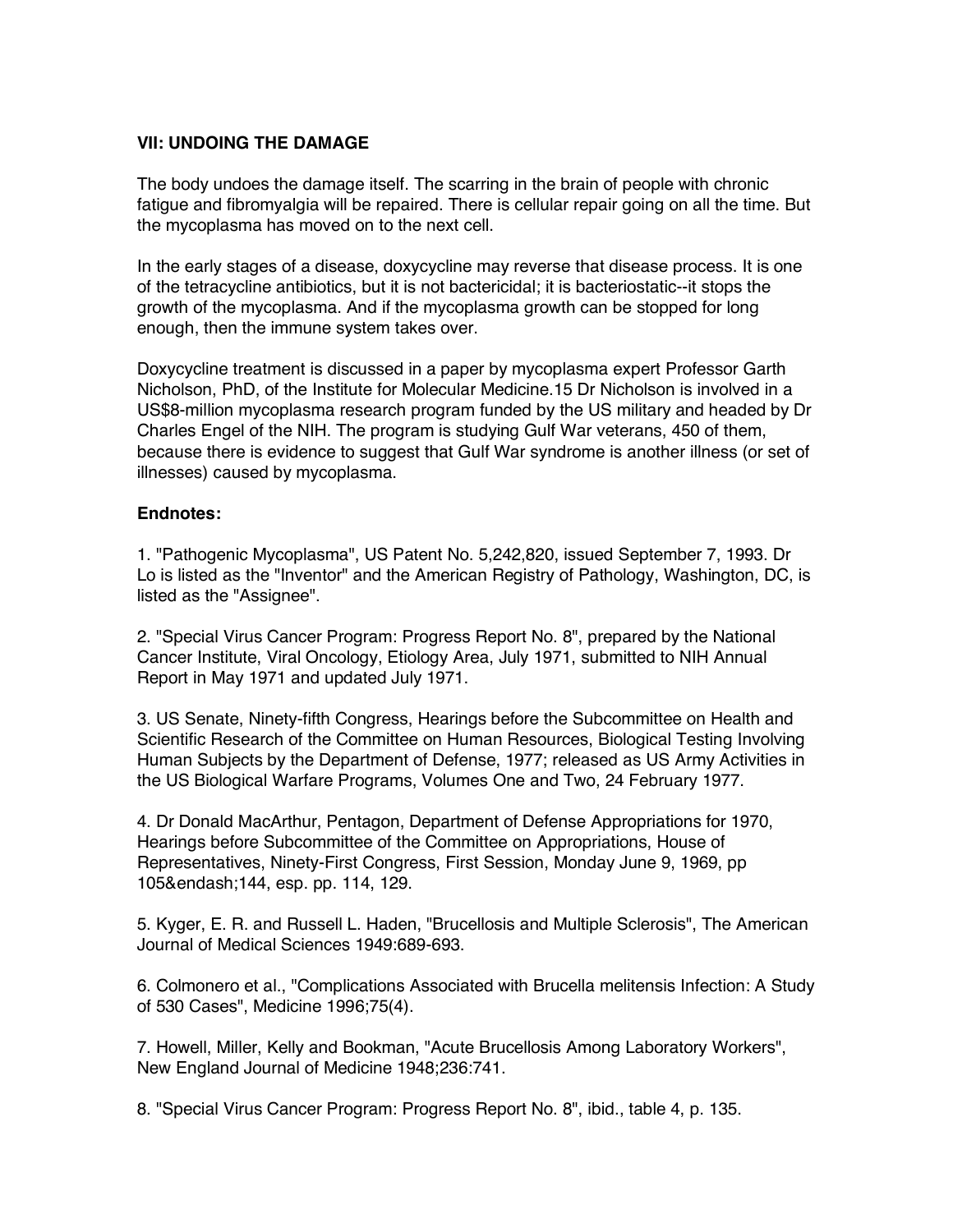9. US Senate, Hearings before the Subcommittee on Health and Scientific Research of the Committee on Human Resources, March 8 and May 23, 1977, ibid.

10. New England Journal of Medicine, August 22, 1957, p. 362.

11. Toronto Star, May 15, 1997.

12. Dr Donald MacArthur, Pentagon, Department of Defense Appropriations for 1970, Hearings, Monday June 9, 1969, ibid., p. 129.

13. Henderson, Donald A., "Smallpox: Epitaph for a Killer", National Geographic, December 1978, p. 804.

14. Blum, Deborah, The Monkey Wars, Oxford University Press, New York, 1994.

15. Nicholson, G. L., "Doxycycline treatment and Desert Storm", JAMA 1995;273:618- 619.

Recommended Reading:

¥ Horowitz, Leonard, Emerging Viruses: Aids and Ebola, Tetrahedron Publishing, USA, 1996.

¥ Johnson, Hillary, Osler's Web, Crown Publishers, New York, 1996.

¥ Scott, Donald W. and William L. C. Scott, The Brucellosis Triangle, The Chelmsford Publishers (Box 133, Stat. B., Sudbury, Ontario P3E 4N5), Canada, 1998 (US\$21.95 + \$3s&h in US).

¥ Scott, Donald W. and William L. C. Scott, The Extremely Unfortunate Skull Valley Incident, The Chelmsford Publishers, Canada, 1996 (revised, extended edition available from mid-September 2001; US\$16.00 pre-pub. price + US\$3 s&h in US).

¥ The Journal of Degenerative Diseases (Donald W. Scott, Editor), The Common Cause Medical Research Foundation (Box 133, Stat B., Sudbury, Ontario, P3E 4N5), Canada (quarterly journal; annual subscription: US\$25.00 in USA, \$30 foreign).

Additional Contacts:

¥ Ms Jennie Burke, Australian Biologics, Level 6, 383 Pitt Street, Sydney NSW 2000, Australia tel +61 (0)2 9283 0807, fax +61 (0)2 9283 0910. Australian Biologics does tests for mycoplasma.

¥ Consumer Health Organization of Canada, 1220 Sheppard Avenue East #412, Toronto, Ontario, Canada M2K 2S5, tel +1 (416) 490 0986, website www.consumerhealth.org/.

¥ Professor Garth Nicholson, PhD, Institute for Molecular Medicine, 15162 Triton Lane, Huntington Beach, CA, 92649-1401, USA, tel +1 (714) 903 2900.